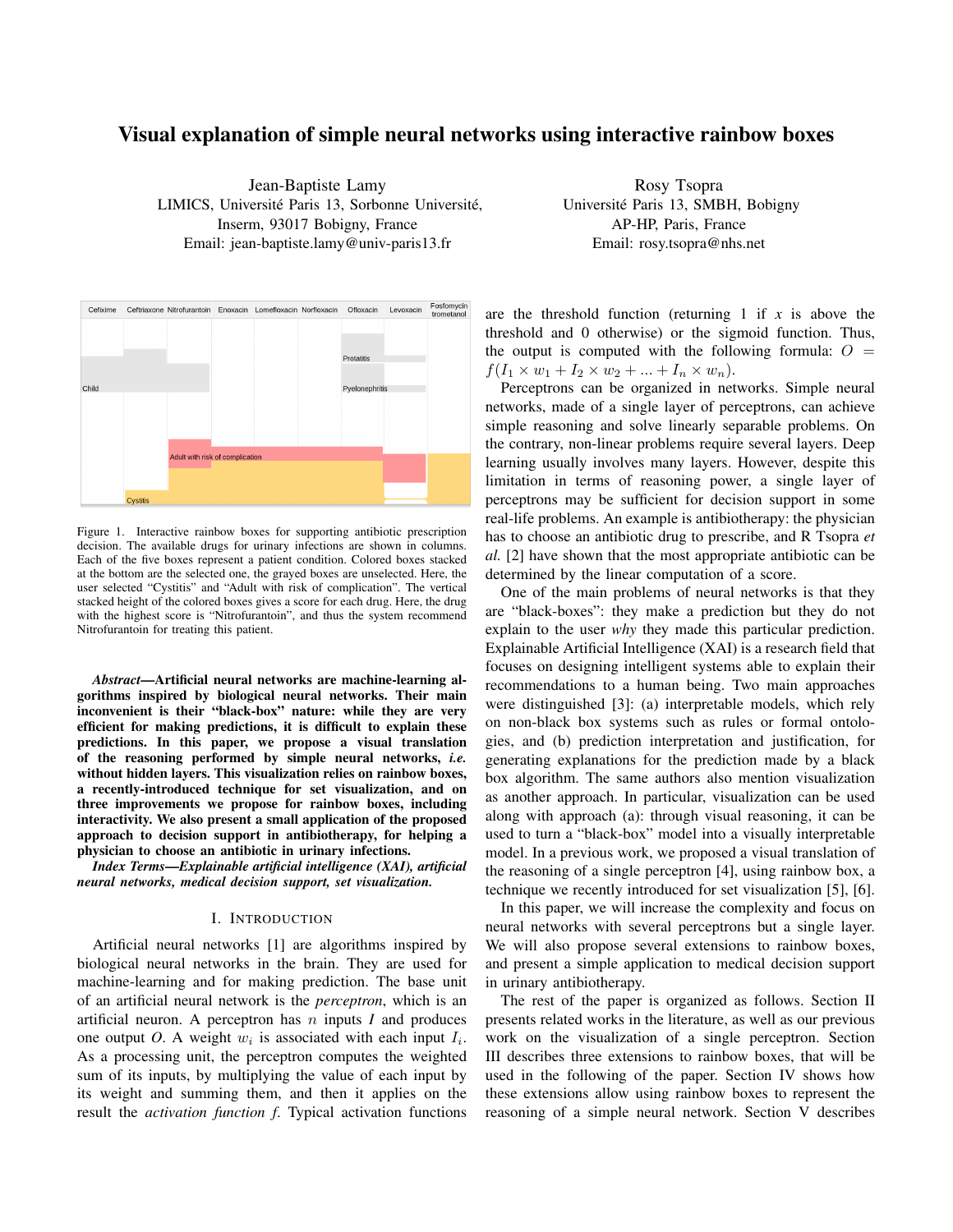

Figure 2. An example of a perceptron with 3 boolean inputs  $(I_1, I_2, I_3)$ left) and a dataset. The table (middle) shows the value of the inputs for each of the 3 input vectors labelled a, b and c. Weight  $w_1$ ,  $w_2$  and  $w_3$  the three inputs. Each input corresponds to a set/box on the rainbow boxes (right), and each input vector to an enlement/column.

a small application in the field of medical decision support. Finally, section VI discusses the results of the presented works and their limits, and concludes with perspectives.

### II. RELATED WORKS

In the literature, many recent works focused on the visualization of the learning of neural networks [7]. However, many of the proposed approaches were designed for helping engineers to understand how learning evolves, and to identify possible problems or suggest improvements. On the contrary, few aimed at explaining to the final user the reasoning performed by the neural network, or at allowing them to reproduce visually the reasoning. In Hohman *et al.* [7] survey, almost all surveyed papers were interested on explainability (36 out of 38, 95%), but only 11 out of 38 (29%) targeted the final user. In addition, all of them were focused on computer vision. Explaining computer vision is usually done by annotating the image and highlighting the image regions that lead to the system's output, *e.g.* [8]. While this approach is easy to understand, it does not generalize outside computer vision.

Here are a few example of proposed works: (1) Decision Boundary Maps [9], [10], [11] consists in projecting the input space in two dimensions, and using colors to indicate the output of the classifier at each point. They can be applied to any classifiers, including neural networks. Boundary Maps show whether the various classes are well-separated, and which are the "near-missed" classes for a given input, but they do not explain why an input is classified in a given class. (2) Several approaches consist in visualizing part of the weights learned in neural networks as multidimensional data, *e.g.* using dimension reduction such as PCA (Principal Component Analysis) [12] or the grand tour [13]. (3) Beyond visualization, verbalization has been proposed for explaining the prediction of machine learning [14], but the authors focused on decision trees, which are "less black-boxy" and easier to analyze and interpret, compared with neural networks.

In a previous work [4], we introduced the use of weighted rainbow boxes, a typed-set visualization technique, for trans-



Figure 3. An example of non-rectangular weighted rainbow boxes, with  $w_{Ab} = 1.5, w_{Bc} = 1.0, w_{Bd} = 2.0$  and  $w_{Cb} = w_{Cc} = 2.0$ .

lating visually the reasoning of a single perceptron. Figure 2 shows a simple example. The visualization of the reasoning of a perceptron with boolean inputs can be formulated as a set visualization problem : we considered each input vector as an element and each input as a set.

Rainbow boxes display the elements to be compared in columns, and the sets in labeled rectangular boxes that cover all the columns corresponding to the elements in the set. Larger boxes are placed at the bottom and two boxes can be side-by-side as long as they do not cover the same columns. A box can have holes, if the elements in the set are not displayed in consecutive columns. Finding the optimal column order that minimizes the number of holes is a combinatorial optimization problem with a factorial complexity. We proposed heuristic [5], [6] and metaheuristic [15] algorithms to solve this problem in a satisfying time, up to about 50 columns in real time and more than 200 otherwise. Finally, in weighted rainbow boxes, box height is used as an additional visual variable to encode the weight of the input.

#### III. EXTENSIONS FOR RAINBOW BOXES

### *A. Non-rectangular weighted rainbow boxes*

*Non-rectangular weighted rainbow boxes* extend rainbow boxes with weights defined on a per-membership basis, *i.e.* for each (element, set) pair. The weight indicates the "importance" of the membership: a strictly positive weight implies that the element belongs to the set, while a weight of zero implies that the element does not belong to the set. Negative weights are not allowed, nor weight strictly between 0 and 1 (because a sufficient vertical space is needed for writing the box label).

Graphically, the weight of a (element, set) pair is represented by the height of the set's box in the given element's column. This leads to irregular or non-rectangular boxes when the weights are not the same for the various elements of a given set (Figure 3).

# *B. Deformable "soft" boxes*

In some circumstances, holes or gaps may be present in the visualization (see examples in Figure 4). A *deformable "soft" box* is a box that can be deformed in order to tight the box stack and fill gaps or holes. They are especially useful in non-rectangular weighted rainbow boxes, because the irregular shapes of the boxes increase the number of gaps between them.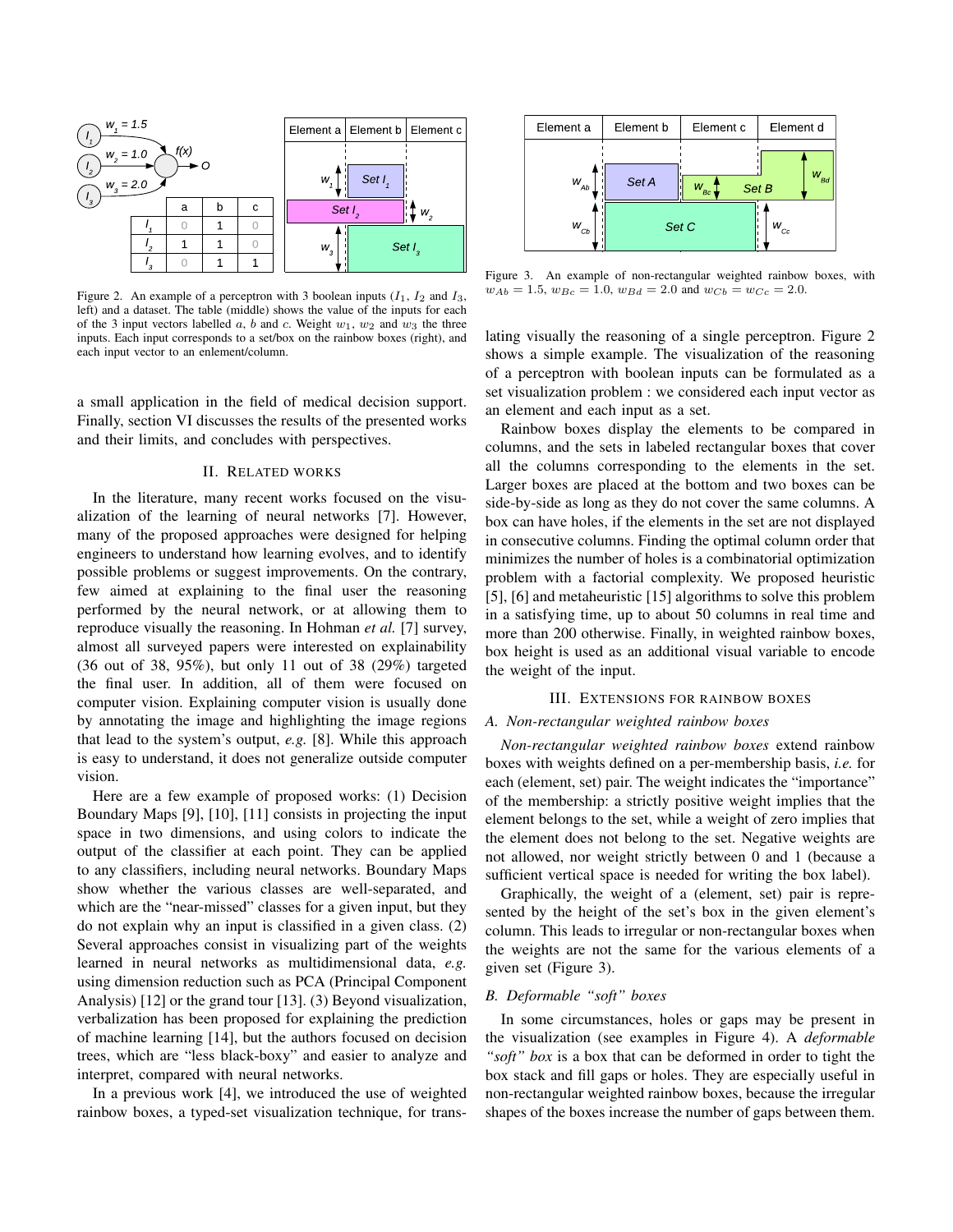| Element a | Element b | Element c | Element d |  |  |  |  |  |
|-----------|-----------|-----------|-----------|--|--|--|--|--|
|           |           |           |           |  |  |  |  |  |
| qap       | Set B     | hole      |           |  |  |  |  |  |
| Set C     |           |           |           |  |  |  |  |  |

Figure 4. Example of a gap (for Element a) and a hole (for Element c).



Figure 5. Examples of normal "rigid" boxes (left) and deformable "soft" boxes (middle and right). The example on the right shows the restriction of the deformation, in order to keep the box in a single part.

A deformable "soft" box is made of several rectangular parts, one for each column the box spreads over. Each part has a fixed height and can move vertically independently, to fit to the boxes below it. The vertical movement is allowed as long as the parts of the box remain connected, *i.e.* the box must remain a single visual entities and cannot be split in two parts. Figure 5 shows examples of the behavior of standard rigid boxes *vs* deformable "soft" boxes.

#### *C. Interactive rainbow boxes*

*Interactive rainbow boxes* let the user select a subset of the boxes, in order to display them and in particular to visualize and compare their weights. By default, all boxes are unselected. Unselected boxes are grayed and "floating" at the top of the visualization (see Figure 6). Then, the user can select a box by clicking on it. Selected boxes are colored and moved at the bottom of the visualization. They are stacked, using deformable "soft" boxes as detailed above. The boxes at the top and at the bottom are ordered vertically independently from each other, using the standard rules for rainbow boxes (*i.e.* largest boxes at the bottom). Finally, selected boxes can be deselected by clicking them again. When a box is deselected, it becomes grayed again, and moves back to the top of the visualization.

# IV. VISUALIZATION OF THE REASONING OF SIMPLE NEURAL NETWORKS

In this section, we show how we can visualize the reasoning of simple neural networks, with (a) Boolean inputs (the false and true values being represented by 0 and 1, respectively), (b) a positive real output, (c) strictly positive weights, (d) no



Figure 6. Examples of interactive rainbow boxes, before user interaction (left), after the user clicks on the Set B box (middle) and after a second click, on the Set A box (right).



Figure 7. An example of an artificial neural network with 3 inputs and 2 outputs (left) and the corresponding visual representations using interactive non-rectangular weighted rainbow boxes (right), after the user clicked on the  $I_1$  and  $I_2$  boxes to activate the corresponding inputs. Thus, the input vector visualized is (1, 1, 0).

bias, (e) several output perceptrons but no hidden layer, and (f) a no-op activation function  $f_{noop}$  with  $f_{noop}(x) = x$ .

The visualization of such a neural network can be considered as a set visualization problem, in which the inputs neurons  $I_1, ..., I_i, ..., I_n$  are the sets (*i.e.* the boxes in rainbow boxes) and the output  $O_1, ..., O_j, ..., O_m$  are the elements (*i.e.* the columns). For each input, we define the set  $SI_i$  of the outputs  $O_j$  for which the weight  $w_{ij}$  between  $I_i$  and  $O_j$  is not zero, *i.e.*  $SI_i = \{Oj : w_{ij} \neq 0\}$ . These sets can be represented using non-rectangular weighted rainbow boxes For a given  $(I_i, \mathcal{I})$  $O_i$ ) pair, the box height is the corresponding weight  $w_{ij}$  in the neural network. Figure 7 shows a simple example.

Using interactive rainbow boxes, we can make the system dynamic, allowing the user to select the desired boxes. Boxes correspond to inputs, and selected boxes to activated inputs:  $I_i = 1$  if box  $I_i$  is selected and  $I_i = 0$  otherwise. By clicking on boxes, the user can activate or inactivate the corresponding inputs. This allows the user entering the input values interactively. Boxes corresponding to activated inputs are moved at the bottom of the visualization; this allows the visual computation of the weighted sum of the activated inputs, in each column (*i.e.*, for each output). In Figure 7, two inputs have been activated.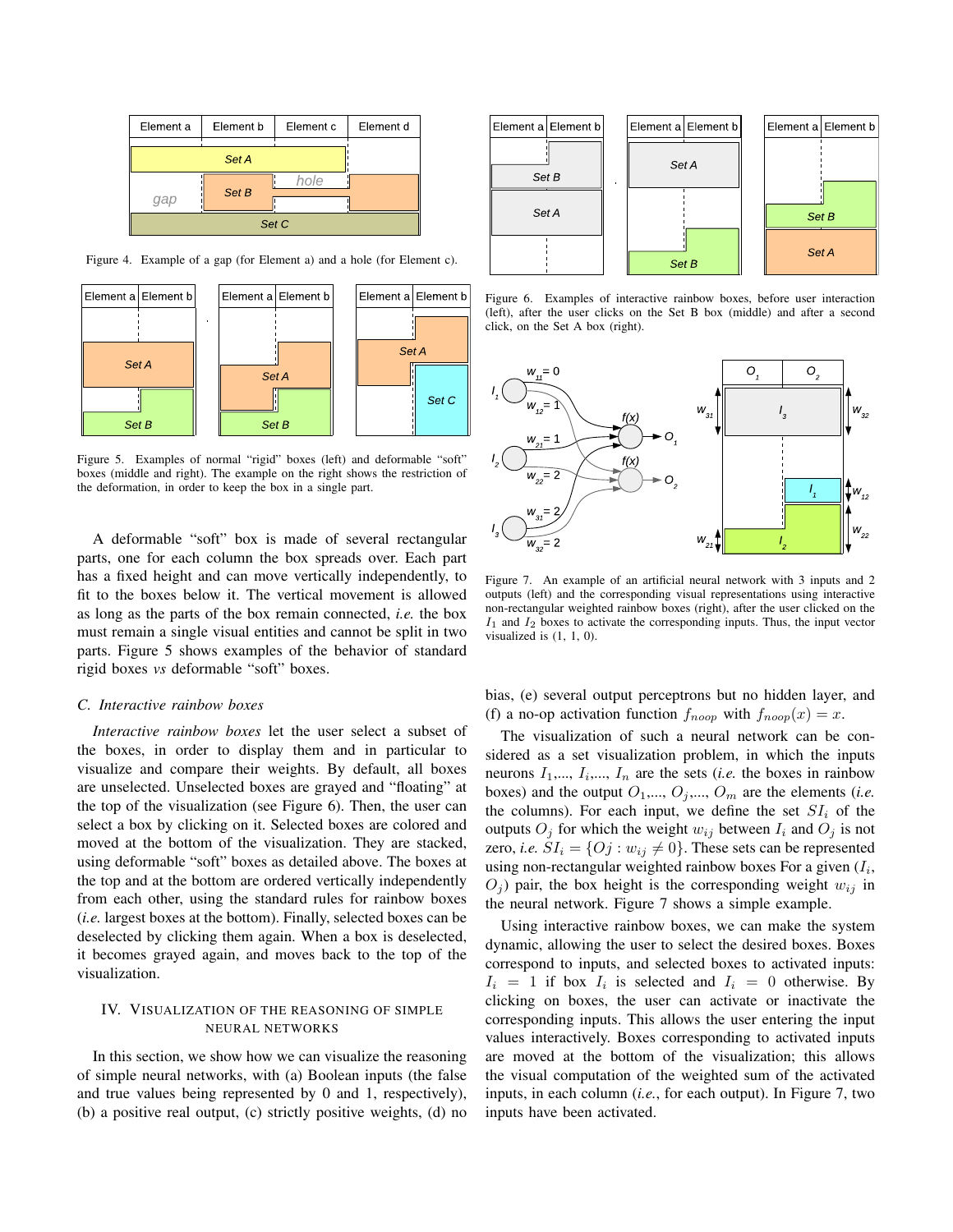|       | Cystitis<br>$I_1$ | Prostatitis<br>I <sub>2</sub> | Pyelo.<br>$I_3$  | $C$ hil $d$<br>$I_4$ | Adult comp.<br>$I_5$    | <b>First choice</b>         | Second<br>choice |
|-------|-------------------|-------------------------------|------------------|----------------------|-------------------------|-----------------------------|------------------|
| $R_1$ | 1                 | $\bigcirc$                    | $\bigcirc$       | $\bigcap$            | $\mathbf{1}$            | nitrofurantoine enoxacine   |                  |
|       |                   |                               |                  |                      |                         |                             | lome-            |
|       |                   |                               |                  |                      |                         |                             | floxacine        |
|       |                   |                               |                  |                      |                         |                             | norfloxacine     |
|       |                   |                               |                  |                      |                         |                             | ofloxacine       |
| $R_2$ | 1                 | $\left( \right)$              | $\overline{0}$   | 1                    | $\overline{0}$          | nitrofurantoine ceftriaxone |                  |
| $R_3$ | 1                 | $\bigcap$                     | $\bigcirc$       | $\left( \right)$     | $\left( \right)$        | fosfomycine                 | enoxacine        |
|       |                   |                               |                  |                      |                         | trométamol                  | lome-            |
|       |                   |                               |                  |                      |                         |                             | floxacine        |
|       |                   |                               |                  |                      |                         |                             | norfloxacine     |
|       |                   |                               |                  |                      |                         |                             | ofloxacine       |
| $R_4$ | $\left( \right)$  | 1                             | $\left( \right)$ | $\bigcirc$           | 1                       | ofloxacine                  | levofloxacine    |
| $R_5$ | $\left( \right)$  | 1                             | $\left( \right)$ | 1                    | $\left( \right)$        | ofloxacine                  | levofloxacine    |
| $R_6$ | $\theta$          | 1                             | $\left( \right)$ | $\left( \right)$     | $\left( \right)$        | ofloxacine                  | levofloxacine    |
| $R_7$ | $\theta$          | $\left( \right)$              | 1                | $\theta$             | 1                       | ofloxacine                  | levofloxacine    |
| $R_8$ | $\left( \right)$  | $\left( \right)$              | 1                | 1                    | $\left( \right)$        | ceftriaxone                 | cefixime         |
| $R_9$ | $\left( \right)$  | $\left( \right)$              | 1                | $\left( \right)$     | $\bigcirc$<br>$T_2L1_2$ | ofloxacine                  | levofloxacine    |

Table I

THE 9 RULES DERIVED FROM THE ANTIBIOTIC KNOWLEDGE BASE. "ADULT COMP." STANDS FOR "ADULT WITH RISK OF COMPLICATIONS".

# V. APPLICATIONS TO VISUAL DECISION SUPPORT IN ANTIBIOTHERAPY

In this section, we will present an application in the field of antibiotherapy for urinary infections in primary care. Antibiotic prescription consists in choosing one antibiotic among all the antibiotics which are potentially efficient for treating the infection and safe for the patient (or possibly choosing to not prescribe an antibiotic, *e.g.* for viral infections). Inappropriate prescriptions increase the risk of complications and favors the emergence of antimicrobial resistance. The optimal treatment depends on the specific indication, *i.e.* the organ infected (urinary bladder  $\rightarrow$  cystitis, prostate  $\rightarrow$  prostatitis, kidney  $\rightarrow$  pyelonephritis), and the patient profile (normal, child, or adult with risk of complications). We propose an interactive decision support system, in which the physician enters the patient infection type and profile, and obtains the antibiotics recommended in first and second choices.

### *A. Designing and learning the neural network*

In a previous work [16], we built a knowledge base on antibiotic properties. From this knowledge base, we extracted 9 rules for the prescription of antibiotics for urinary infections (Table I). Each rule correspond to a specific indication and a patient profile, and lists the antibiotics recommended in first and second choices. For instance, the first rule states that







Figure 8. The resulting neural network. Weights are given in Table II.

cystitis in adult with risk of complication should be treated by nitrofurantoin or (if not possible) by enoxacine, lomefloxacine, norfloxacine or ofloxacine.

In a second step, we designed a neural network with 5 inputs (corresponding to the 5 conditions considered by the rules in Table I) and 7 outputs (corresponding to the antibiotics in Table I; 3 of them, enoxacine, lomefloxacine and norfloxacine, were grouped together for learning purpose, because they behave identically in Table I). This neural network has 35  $(= 5 \times 7)$  weights. In order to guarantee that the weights are visually distinguishable, we used positive integer values for weights. For a given specific indication and patient profile, the neural network compute a score for each antibiotic. The antibiotic with the highest score is the one recommended by the system in first choice, and the second best is the second choice. In case of *ex-aequo*, several antibiotics are ranked at the same level.

The values of the weights were learned using the Artificial Feeding Bird (AFB) metaheuristic [15]. We minimized both the error rate (compared to the antibiotics recommended by the rules in Table I) and the total sum of weights, in order to limit the visual space needed by the visualization and to maximize the number of 0 in the weights. The 35 weights define a 35-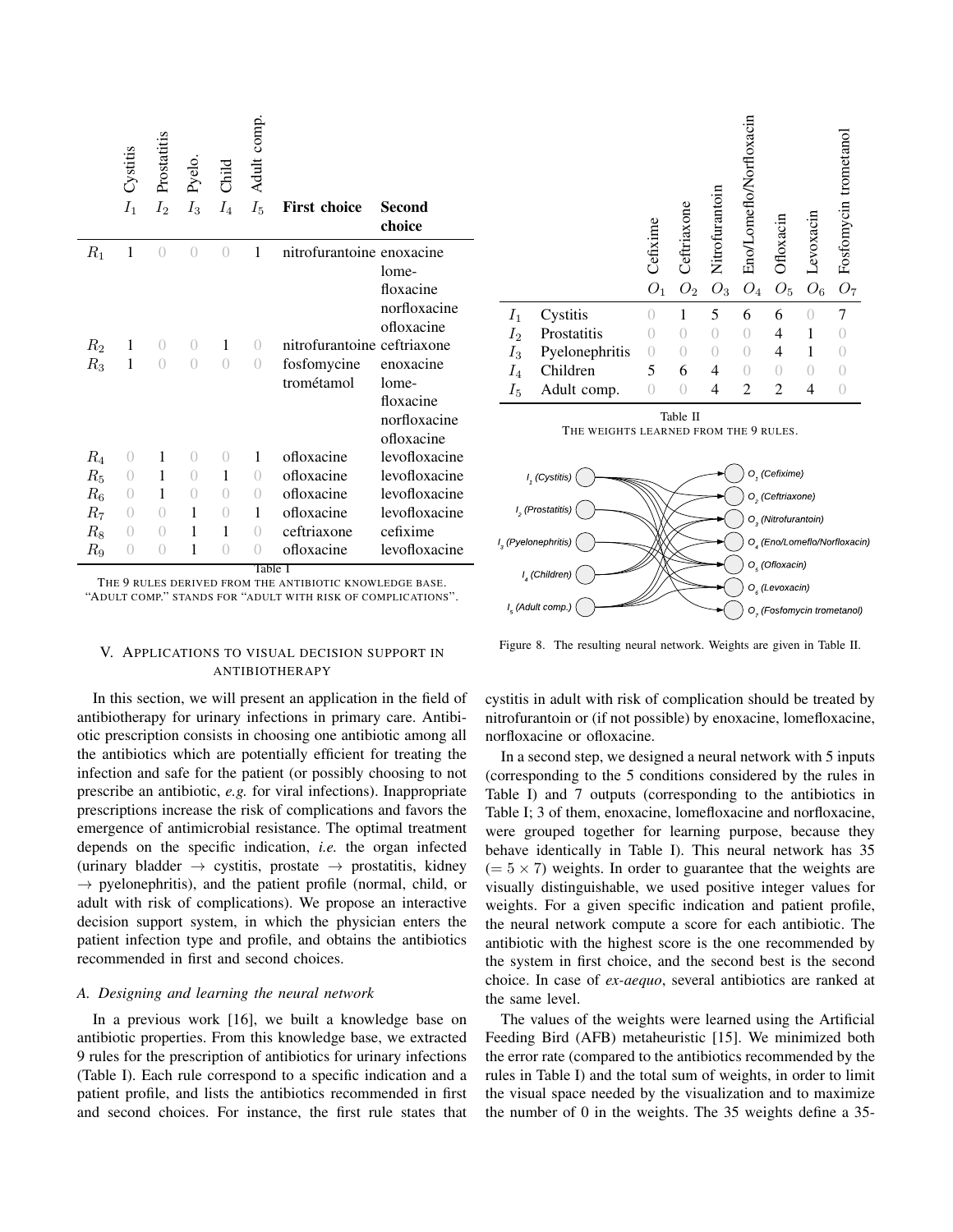

Figure 9. Interactive non-rectangular weighted rainbow boxes showing the available antibiotics for urinary infections. The screenshot at the top shows the unselected boxes before user interaction. The bottom screenshot shows the boxes after the user clicked on the "Cystitis" box to select it. Figure 1 shows the boxes after the user clicked on both the "Cystitis" and "Adult with risk of complication" boxes.

dimension space. In this space, a point is a potential solution, represented by the position of a bird in the AFB algorithm. The possible number of solutions is very high (about  $2.8\times10^{38}$ ) if we consider only weights between 0 and 10); the algorithm tested about  $2.6 \times 10^6$  solutions and found one with an error rate of 0. Table II shows the resulting weights and Figure 8 the resulting network.

### *B. Interactive visual decision support application*

The resulting decision support application is shown in Figure 9 and 1. Antibiotics are shown in columns, and the patient conditions are shown in non-rectangular boxes. By default, all boxes are inactive, grayed and floating at the top of the screen. Then, the user can click on a box to activate it; activated boxes are colored (in arbitrary colors), moved to the bottom of the screen, and deformed so as they fit with the boxes below them.

By summing the height of the selected boxes in each column, it is possible to compute a score for each antibiotic. In this application, higher scores are the best. Therefore, in Figure 9 (bottom), the first-choice antibiotic is fosfomycine-trometanol (highest boxes), and the secondchoice are enoxacin, lomefloxacin, norfloxacin and ofloxacin (second highest). In Figure 1, the first-choice is nitrofurantoin

and the second-choice are enoxacin, lomefloxacin, norfloxacin and ofloxacin. The visualization supports the determination of the first and second choice antibiotics according to the patient profile entered by the user, but it also shows visually the contribution of each patient condition in the final result. For example, in Figure 1, it is clear that nitrofurantoin is the first choice due to the "Adult with risk of complications" condition, but it was not the first nor the second choice for cystitis in the general situation. Finally, it also allows answering "whatif" question even before interacting with the system: before the user clicks on a box, he can already see the shape of the box and deduce how it will impact the recommendation of the system. For example, one can see in the grayed boxes that the "Child" condition mainly favors Ceftriaxone, while "Adult with risk of complication" mainly favors Nitrofurantoin and Levoxacin.

### VI. DISCUSSION AND CONCLUSION

In this paper, we extended rainbow boxes with irregular boxes, deformable boxes and interactivity, and we showed how these extension allows to translate visually the computation performed by a simple neural network with Boolean input and no hidden level. In particular, the proposed visualization method can be used to compute a score for ranking various items displayed in the columns of rainbow boxes. We described a decision support application in antibiotherapy.

Many methods exist for training a neural network made of several perceptrons, the most common being backpropagation. However, *visual* constraints must also be satisfied in addition to the domain constraints, in order to obtain an efficient visualization. The visual constraints here were related to the minimum height of the boxes (in order to display a label), the limited height of the computer screen, the difficulty of the Human vision to compare very similar heights, and the exclusion of negative weights. This is why we used AFB, a more general optimization algorithm than back-propagation, for learning the neural network.

While machine learning was necessary to design the system and learn the weights of the neural network, it is important to notice that, when using the resulting decision support tool, no neural network computation is performed on the computer. Consequently, the proposed approach can be seen as a *visual algorithm*, *i.e.* an algorithm specifically "compiled" for been "executed" by the human vision. Human vision is known to be very efficient, and highly parallel, at least for some specific task [17]. In our previous works, we proposed similar visual algorithms for the perceptron [4], but also for a specificallydesigned case-based reasoning algorithm [18]. These examples illustrate two possible approaches for designing visual algorithms: either translating visually an existing formal reasoning, or design a new and specific formal reasoning that takes into account visual constraints and requirements. This is quite different from the *visual algorithm simulation* described in the literature [19], and consisting in visual simulation of